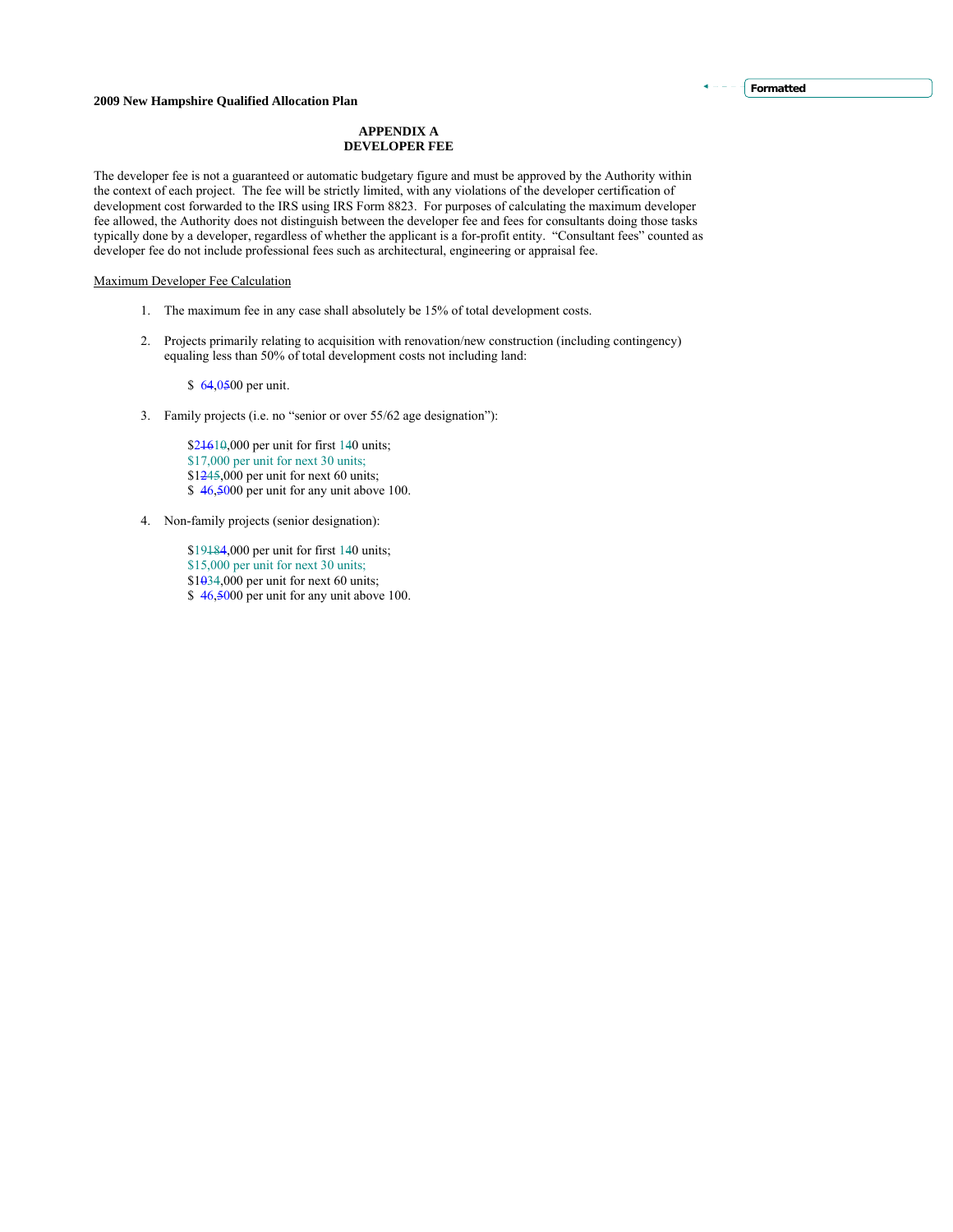#### **APPENDIX B REVISED 109/217/078 NEW HAMPSHIRE DIFFICULT DEVELOPMENT AREAS (DDA's) and QUALIFIED CENSUS TRACTS (QCT's) FOR 20098**

Note: This listing is for information only and reflects the last known federal designations. Please confirm for your project location.

### **Difficult Development Areas (DDAs)**

Belknap, Carroll, Cheshire, Grafton, and Merrimack and Sullivan counties.

Rockingham county in part: eligible towns – Seabrook and South Hampton.

### **Qualified Census Tracts (QCTs)**

Manchester – 4.00, 5.00, 14.00, 15.00 and 20.00.

Nashua – 0105.00, 0107.00 and 0108.00.

Strafford County – 802.01 and 802.02.

Source: web reference is [www.huduser.org/datasets/qct.html.](http://www.huduser.org/datasets/qct.html) Federal Register – September 3August 31, 20078; page 515603387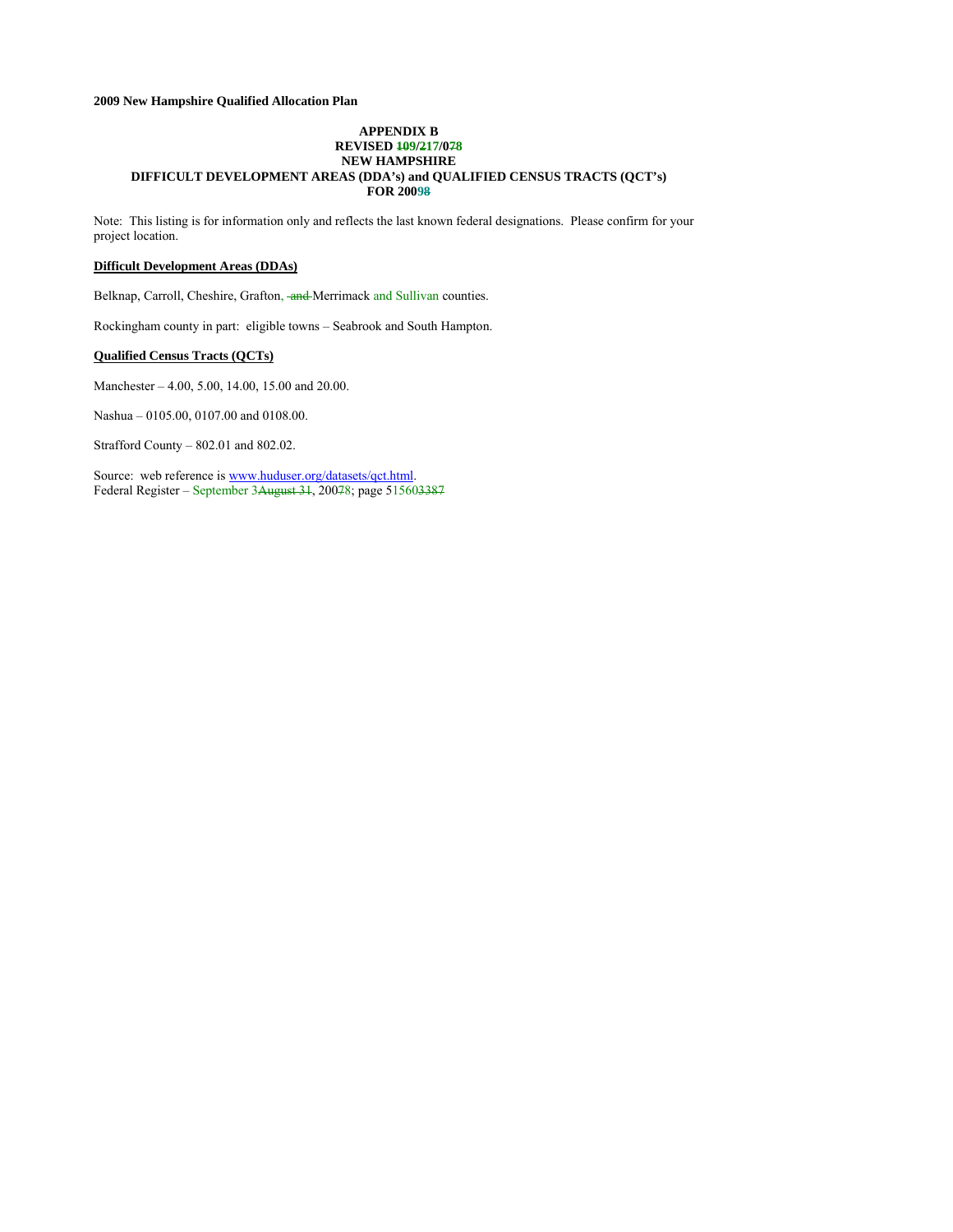### **APPENDIX C APPLICATION THRESHOLD REQUIREMENTS**

Applications must meet the following requirements in order to be ranked in accordance with the Selection Criteria:

- 1. Completed Application for Reservation
- 2. Exhibit 1 Site Information\*
- 3. Exhibit 2 Environmental Information (if available or information regarding any known environmental problems)
- 4. Exhibit 3 Evidence of Site Control
- 5. Exhibit 8 Detailed Scope of Work with Cost Estimates and Identification of Estimator
- 6. Exhibit 9 Verification of Non-Profit Status (if applicable)
- 7. Exhibit 10 List of Developer's Other Real Estate
- 8. Exhibit 11 Resumes of Development Team
- 9. Exhibit 12 Management Agent Questionnaire (see sheet on spreadsheet application)
- 10. Documentation Verifying Eligibility for Selection Criteria Points
- 11. Tax Credit Application Fee

Applications which do not meet the above requirements will be returned to the applicant. If the project scores competitively and meets all applicable requirements of the Authority, a reservation of credit shall be recommended to the Multi-Family/Special Projects Committee of the Board of Directors.

\*Exhibit numbers refer to the application spreadsheet, at Part 3 Section 2, List of Exhibits, certain exhibits may not be applicable – see Application.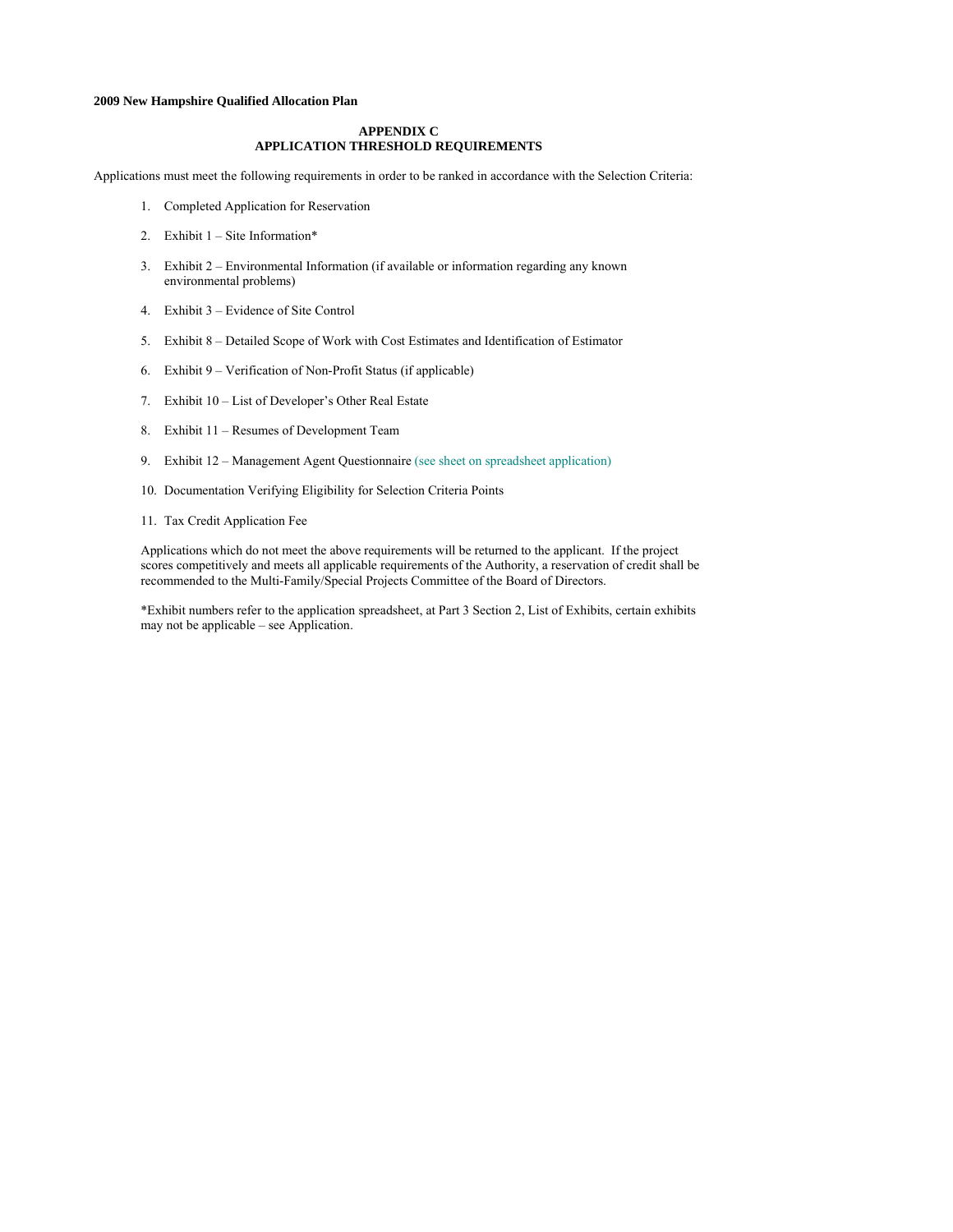### **APPENDIX D COMMITMENT PHASE REQUIREMENTS**

The following documents must be submitted to the Authority within 120 days of notification of a Reservation of Tax Credits by the Authority's Multi-Family/Special Project Review Committee or 30 days prior to deadline for Allocation Phase, whichever is sooner:

Projects must meet the requirements of the Commitment Phase to be eligible for an allocation of tax credits. Commitment requirement extensions may be granted at the sole discretion of the Authority. **The tax credit Reservation may be rescinded at the sole discretion of the Authority for not meeting the Commitment Phase Requirements or for a failure to meet the General Criteria in HFA:109.07B.**

- 1. Letter requesting Commitment of Tax Credits and inclusion of any pages from the Application Form related to changes in the project scope or cost, including complete updated budget
- 2. Exhibit 19 Evidence of Zoning/Local Approvals\*
- 3. Exhibit 20 Permanent Financing Letter of Commitment
- 4. Exhibit 21 Construction Financing Letter of Commitment
- 5. Exhibit 22 Equity Investment Letter of Commitment
- 6. Exhibit 23 Tax Credit Bridge Loan Letter of Commitment (if applicable)\*
- 7. Exhibit 24 Construction Period Sources and Uses
- 8. Exhibit 27 Final Plans and Specifications
- 9. Exhibit 16 Appraisal (if required by the Authority)
- 10. Exhibit 17 Market Study
- 11. Exhibit 2 Environmental Site Assessment (if required by the Authority)\*
- 12. Evidence of Continued Site Control
- 13. Copy of the Architect Contract
- 14. For projects providing tenant services, an Executed Agreement Binding on Both Parties
- 15. Copies of Construction Proposals (or bids), if available
- 16. Copy of Contract for Consultant Services (if applicable)

\*Exhibit numbers refer to the application spreadsheet, at Part 3 Section 2, List of Exhibits, certain exhibits may not be applicable – see Application.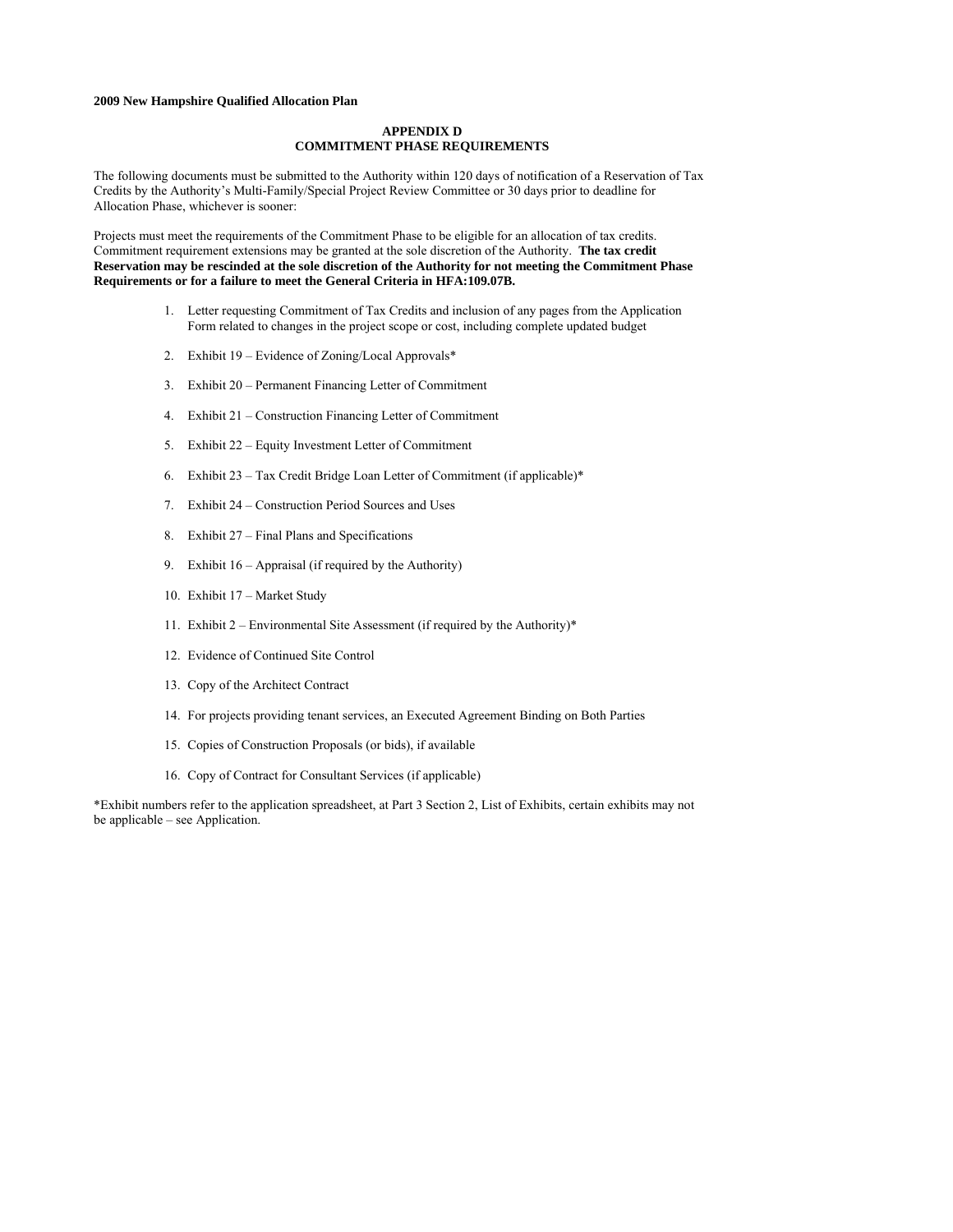### **APPENDIX E CARRYOVER ALLOCATION REQUIREMENTS**

- 1. Letter requesting a Carryover Allocation and inclusion of any pages from the Application Form related to changes in the project scope or cost.
- 2. Carryover Cost Certification\*
- 3. Evidence of Limited Partnership existence, including federal tax identification number, Certificate of Good Standing for Limited Partnership from New Hampshire Secretary of State or copy of the Certificate of Limited Partnership stamped by Secretary of State.
- 4. Copy of Partnership Agreement or Offering Summary (draft acceptable)
- 5. Evidence of Continued Site Control
- 6. Copy of Construction Proposals (or bids) and executed Construction Contract. Include a copy of Schedule of Values showing contractor overhead and profit breakdown (i.e. 6-2-6 rule) as per HFA:109.05J.
- 7. Recorded Land Use Restriction Agreement (LURA)**(contact Authority at least 14 days prior to deadline to receive document)**
- 8. Market Study completed
- 9. Construction Contract meets 6-2-6 Limits (HFA:109.05J)

\*The Carryover Cost Certification must be completed within 6 months of the "date of allocation", and must be copied to the Authority within a reasonable period after that.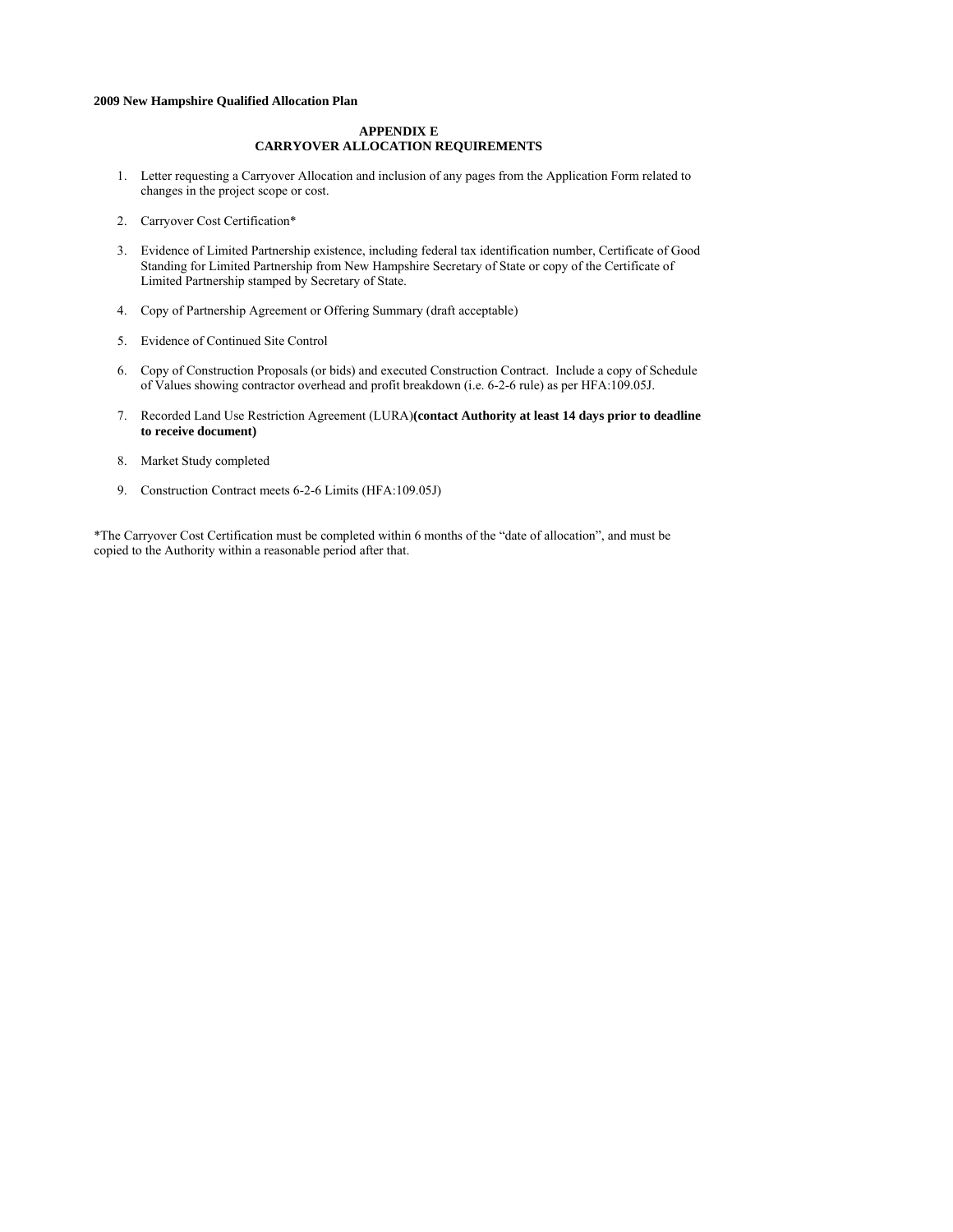### **APPENDIX F FINAL ALLOCATION REQUIREMENTS**

- 1. Updated Application Form with Sources and Uses corresponding to Final Cost Certification
- 2. Exhibit 37 Final Cost Certification
- 3. Developer Certification of Costs (see Appendix H for required format)
- 4. Developer Certification of Equity Proceeds (see Appendix I for required format)
- 5. "As-Built" Architect Certification (see Appendix J for required format)
- 6. Recorded Land Use Restriction Agreement (LURA) and evidence of its precedence in the land records (e.g. title search)
- 7. Executed Partnership Agreement with Equity Pay-In Schedule
- 8. Final Allocation Fee
- 9. Copy of Certificates of Occupancy
- 10. Copy of Deed including legal description of property
- 11. Tax Credit Monitoring Fee
- 12. Certification of Tax Credit Management Designation and Training
- 13. Placed In Service Date for each Building
- 14. Construction Contract meets 6-2-6 Limits (HFA:109.05J)
- 15. Sign-off by the Authority Construction Analyst
- 16. 10% cost certification completed within one year of carryover allocation **Formatted:** Bullets and Numbering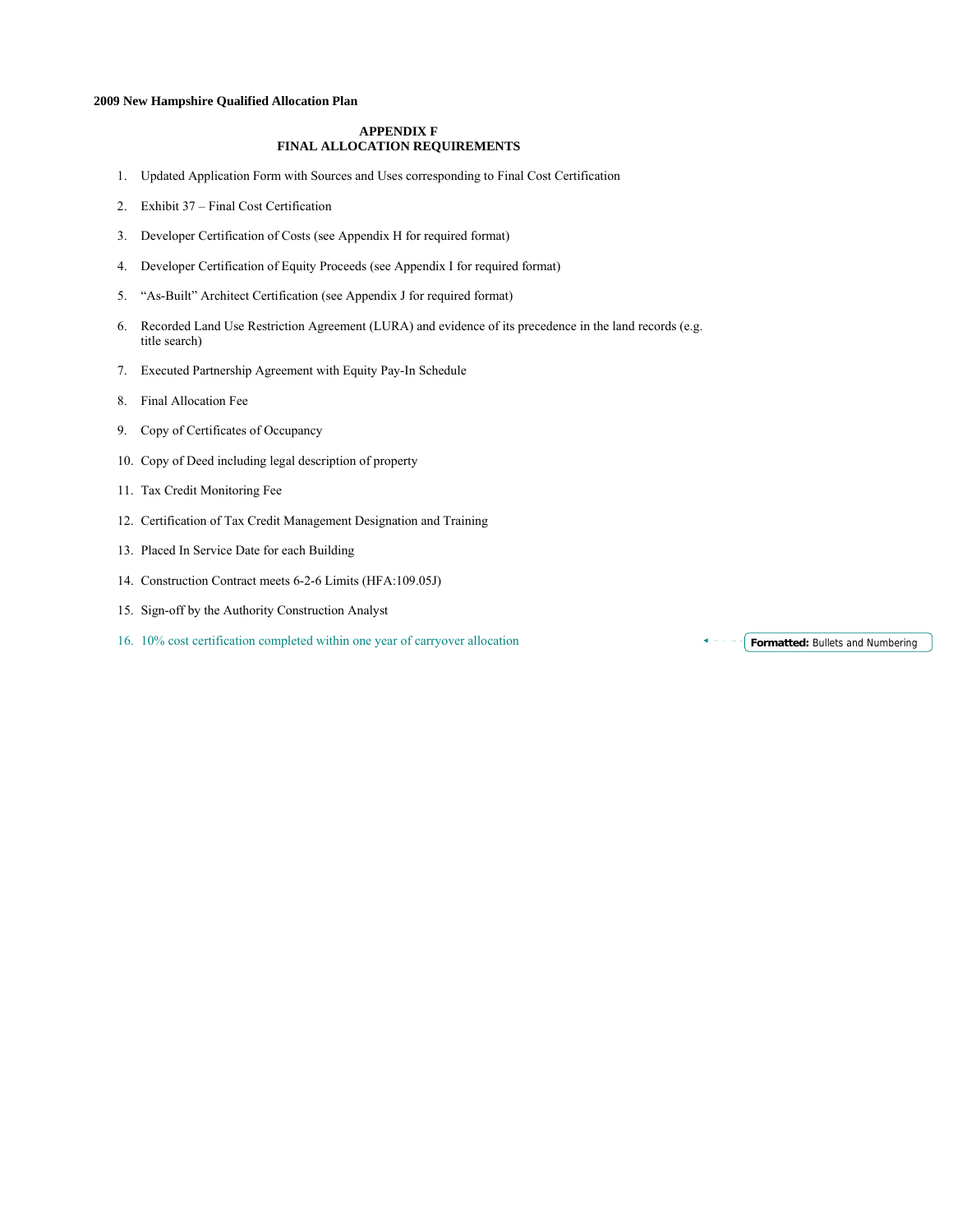#### **APPENDIX G SAMPLE - RIGHT OF FIRST REFUSAL**

| This Agreement is entered into this       | day of | 200, between                                                                                                  |  |
|-------------------------------------------|--------|---------------------------------------------------------------------------------------------------------------|--|
| (the "Owner"), having an address of       |        | . County of                                                                                                   |  |
| and State of                              |        | and the New Hampshire Housing Finance Authority, having an address of                                         |  |
|                                           |        | 32 Constitution Drive, Bedford, County of Hillsborough and State of New Hampshire (hereinafter referred to as |  |
| the "Authority"), and                     |        | (hereinafter referred to as the "OUALIFIED")                                                                  |  |
| NON-PROFIT ENTITY"), having an address of |        | County of                                                                                                     |  |
| and State of                              |        | and the parties agree as follows:                                                                             |  |

- 1. The Owner owns the compact of the compact of the electronic (hereinafter referred to as the "Property"). See attachment for legal description.
- 2. A Qualified Non-Profit is defined as meeting the requirements of the Internal Revenue Code (IRC) Section  $42(h)(5)(C)$ ).
- 3. The Owner and its successors and assigns in interest (as may be approved by the Authority as per HFA:109.05N of the 2008 Qualified Allocation Plan) are bound to the Low Income Housing Tax Credit (LIHTC) rent and income limits set forth in the Land Use Restriction Agreement (hereinafter referred to as the "LURA") for 99 years from the beginning of the compliance period as defined in the LURA, unless the Owner uses the following procedure:
	- (i) The Owner may make a bona fide offer to sell the Property to the Qualified Non-Profit Entity or its successor and assigns, subsequent to the initial 30 year compliance period for a price equal to the minimum set forth in IRC Section  $42(i)(7)(B)$ . The offer shall be in writing delivered to the Qualified Non-Profit Entity, with a copy to the Authority. The Qualified Non-Profit Entity may accept the offer to sell by notifying the Owner in writing within ninety (90) days of its receipt of the offer. If the Qualified Non-Profit Entity accepts the offer, then the Owner and the Qualified Non-Profit Entity shall close the sale of the Property at the offices of the Authority within 180 days after the acceptance of the offer. If the Qualified Non-Profit Entity decides to purchase the Property, the original LURA will be discharged and no rent or income limits shall apply.
	- (ii) If the Qualified Non-Profit Entity does not accept the offer to purchase the Property or exercise its right under this Right of First Refusal ("ROFR"), to purchase the Property as set forth in Paragraph 2 above, then the Owner shall offer to sell the Property to the Authority for the same price at which it offered to sell the Property to the Qualified Non-Profit Entity. The offer shall be in writing and delivered to the Authority. The Authority may accept the offer by notifying the Owner in writing within ninety (90) days of its receipt of the same. If the Authority gives written notice of its intent to accept this offer, the Authority and the Owner shall close the sale of this Property at the offices of the Authority within 180 days after receipt of the Authority's written notice of acceptance of this offer. The Authority may purchase this Property for its own purposes or on behalf of another Qualified Non-Profit Entity. If the Authority purchases the Property either for its own purposes or on behalf of another Qualified Non-Profit Entity, the Authority may discharge the original LURA or negotiate a new LURA. In the event that the Authority negotiates a new LURA, it shall use its best efforts to maintain low income residency and affordability substantially the same as the existing LURA to the extent reasonably possible.
	- (iii) If the Authority declines the offer to sell the Property or to otherwise exercise its right under this ROFR, either for its own purposes or on behalf of another Qualified Non-Profit Entity, the LURA will be discharged by the Authority and the Owner is free to sell and/or convert the Property to market rents or other uses after adequate notice to existing tenants and compliance with existing law (including the 3 year tenant protection period cited at Section  $42(h)(6)(e)(ii)$ ).
	- 4. This Agreement may be assigned by the Owner, subject to the written approval of the Authority, which approval shall not be unreasonably withheld.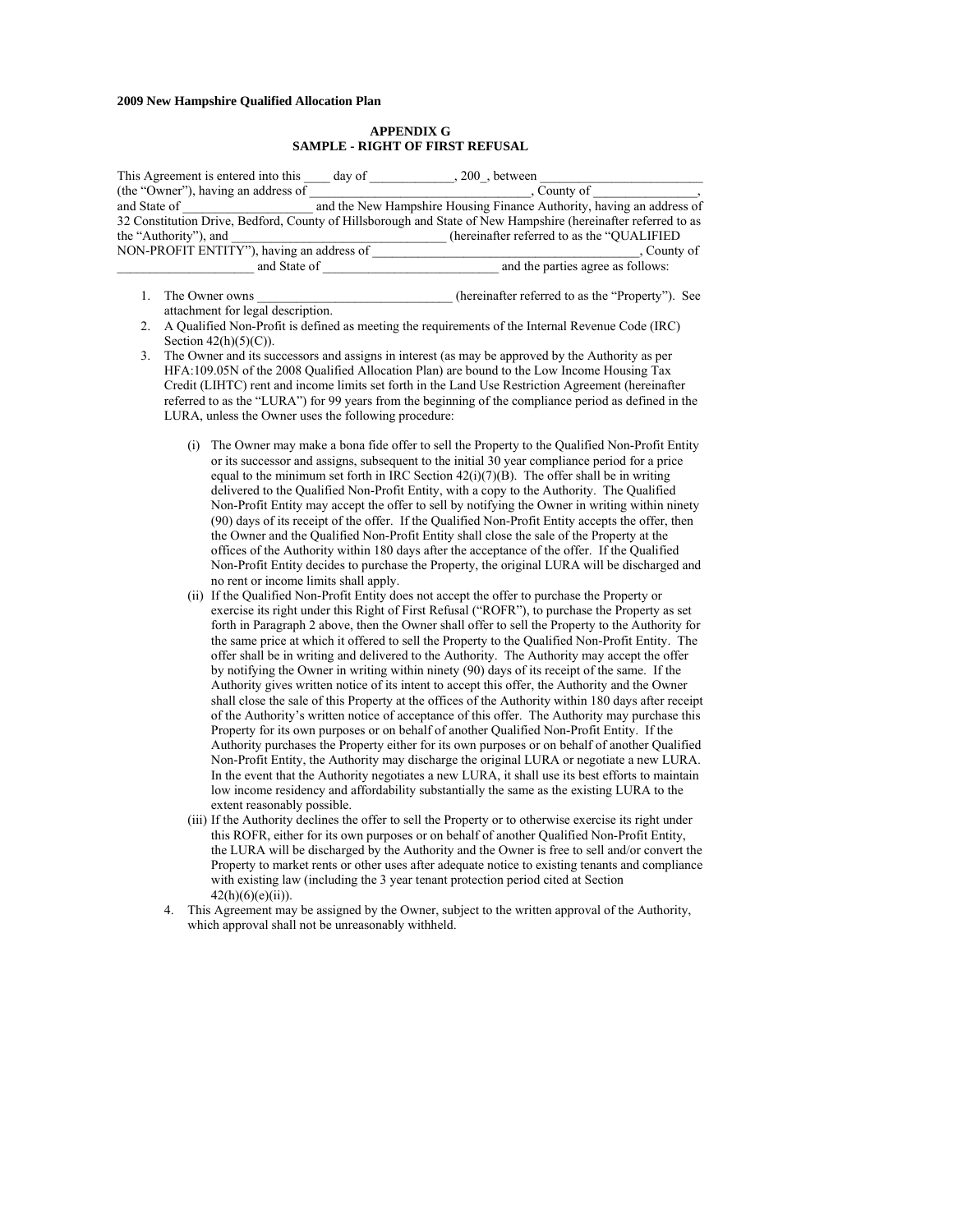### **APPENDIX H DEVELOPER'S CERTIFICATION OF DEVELOPMENT COSTS**

I \_\_\_\_\_\_\_\_\_\_\_\_\_\_\_\_\_\_\_\_\_\_\_\_\_\_\_\_\_\_\_\_\_\_\_\_ ("Developer"), developer of \_\_\_\_\_\_\_\_\_\_\_\_\_\_\_\_\_\_\_\_\_\_\_\_\_\_\_\_\_\_\_\_

(the "Project") located at \_\_\_\_\_\_\_\_\_\_\_\_\_\_\_\_\_\_\_\_\_\_\_\_\_\_\_\_\_\_\_\_\_\_\_\_\_\_\_\_\_\_\_\_\_\_\_\_ in \_\_\_\_\_\_\_\_\_\_\_\_\_\_\_\_\_\_\_\_\_\_, New Hampshire, hereby certify that the accompanying Sources and Uses of Funds with the Total Development Cost totaling \$ , dated , and a second Accountant's Certification of Costs (including developer fee), Qualified Basis and Applicable Fraction represent true and accurate representation of the Project costs. I further state that the Qualified Basis and Applicable Percentage were calculated in a manner consistent with the regulations set forth in IRC 42. I recognize that any changes or misrepresentations from this certification may warrant notification to the IRS of a LIHTC Program violation via IRS Form 8623.

Date:

Duly Authorized:\_\_\_\_\_\_\_\_\_\_\_\_\_\_\_\_\_\_\_\_\_\_\_\_\_\_\_\_\_\_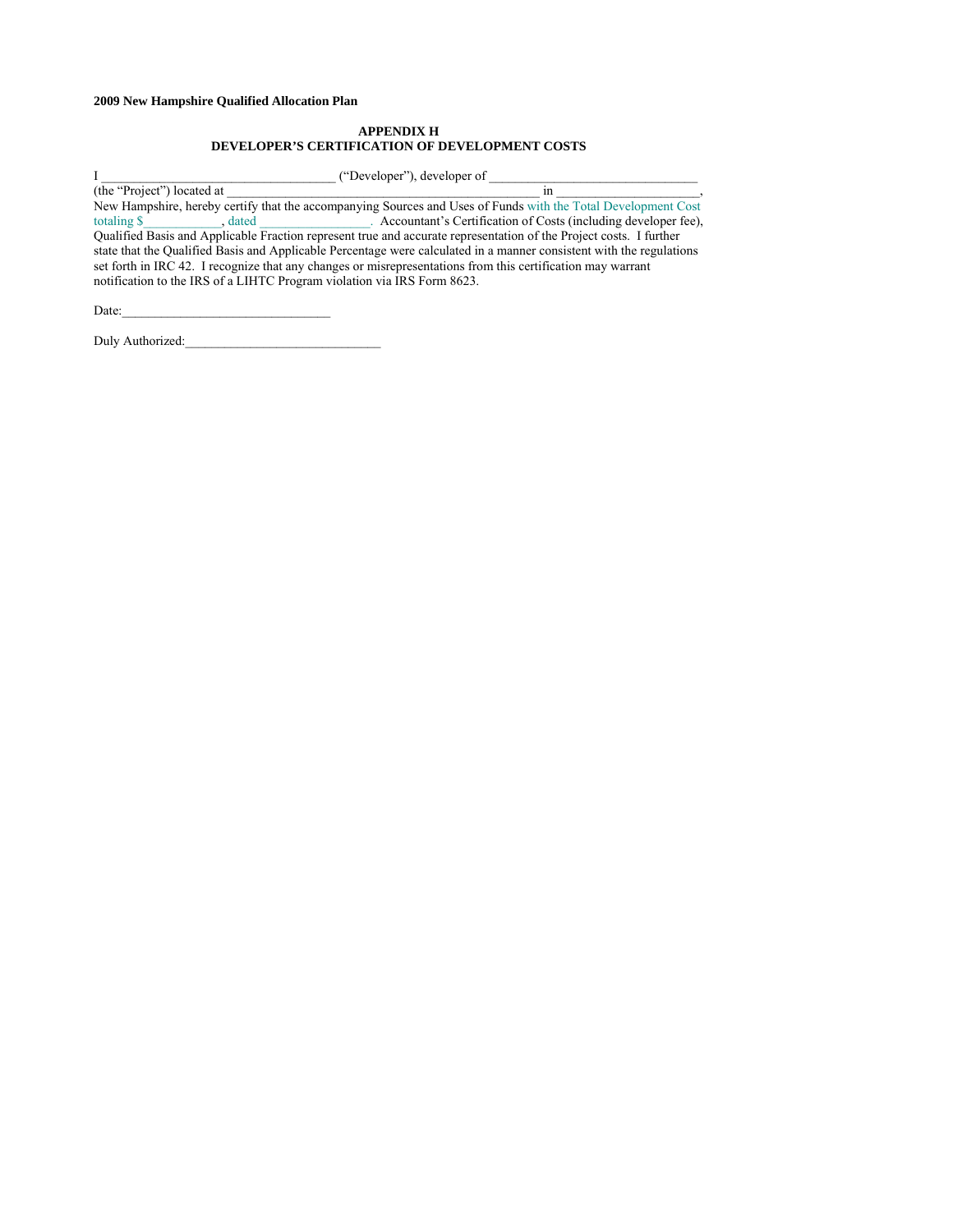### **APPENDIX I DEVELOPER'S CERTIFICATION OF EQUITY PROCEEDS**

I \_\_\_\_\_\_\_\_\_\_\_\_\_\_\_\_\_\_\_\_\_\_\_\_\_\_\_\_\_\_\_\_\_\_\_\_ ("Developer"), developer of \_\_\_\_\_\_\_\_\_\_\_\_\_\_\_\_\_\_\_\_\_\_\_\_\_\_\_\_\_\_\_\_ (the "Project") located at \_\_\_\_\_\_\_\_\_\_\_\_\_\_\_\_\_\_\_\_\_\_\_\_\_\_\_\_\_\_\_\_\_\_\_\_\_\_\_\_\_\_\_\_\_\_\_\_ in \_\_\_\_\_\_\_\_\_\_\_\_\_\_\_\_\_\_\_\_\_\_, New Hampshire, hereby certify that the gross equity investment in the Project gained from the sale of  $\frac{6}{100}$ interest in the Limited Partnership entitled **Limited Partnership Agreement dated** \_\_\_\_\_\_\_\_\_\_\_\_\_\_\_ totaled \$\_\_\_\_\_\_\_\_\_\_\_\_\_\_\_\_. This gross equity investment is based on a final allocation of Low Income Housing Tax Credit of \$\_\_\_\_\_\_\_\_\_\_\_\_\_\_\_\_\_ annually for a period of ten years.  $Date:$ 

Duly Authorized: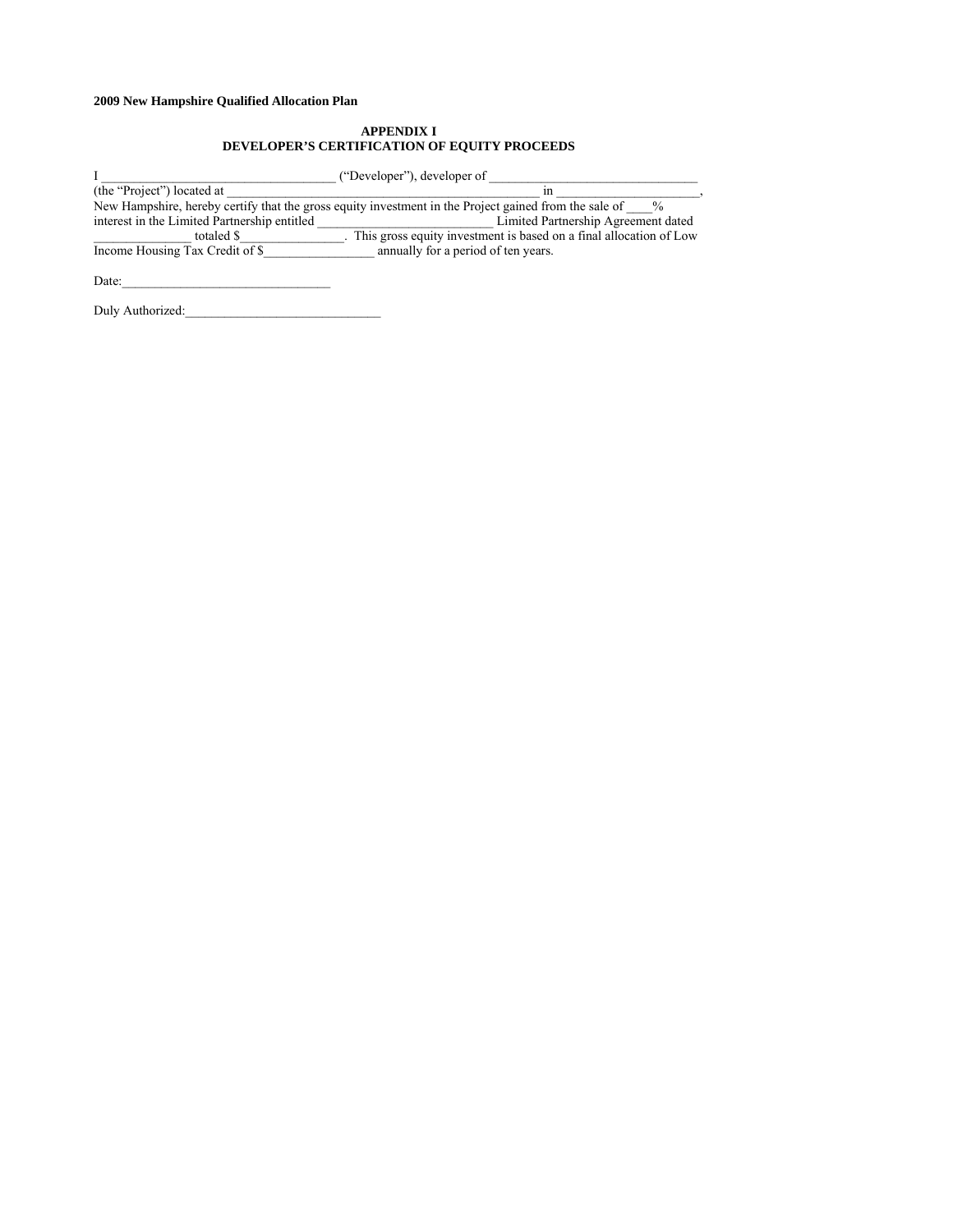### **APPENDIX J "AS-BUILT" ARCHITECT CERTIFICATION**

I have inspected the development know as \_\_\_\_\_\_\_\_\_\_\_\_\_\_\_\_\_\_\_\_\_\_\_\_\_\_\_\_\_\_\_\_\_\_\_\_\_\_\_\_\_\_\_\_\_\_ (Project name) located in \_\_\_\_\_\_\_\_\_\_\_\_\_\_\_\_\_\_\_\_\_\_\_\_\_\_\_\_\_\_\_\_\_\_\_\_\_\_\_\_\_ (city, state) and hereby certify that the development has been built in accordance with the drawings and specifications dated

Based upon this inspection, to the best of my knowledge and belief, the development has been constructed in conformance with all local, state and federal laws designated as the development standard for the project including, but not limited to the ADA, Section 504 and Fair Housing Laws as they pertain to handicapped accessibility and adaptability, all state and local health, safety and building codes and those requirements as set forth in the Authority's Design and Construction Standards.

Date

**Architect** 

(Seal)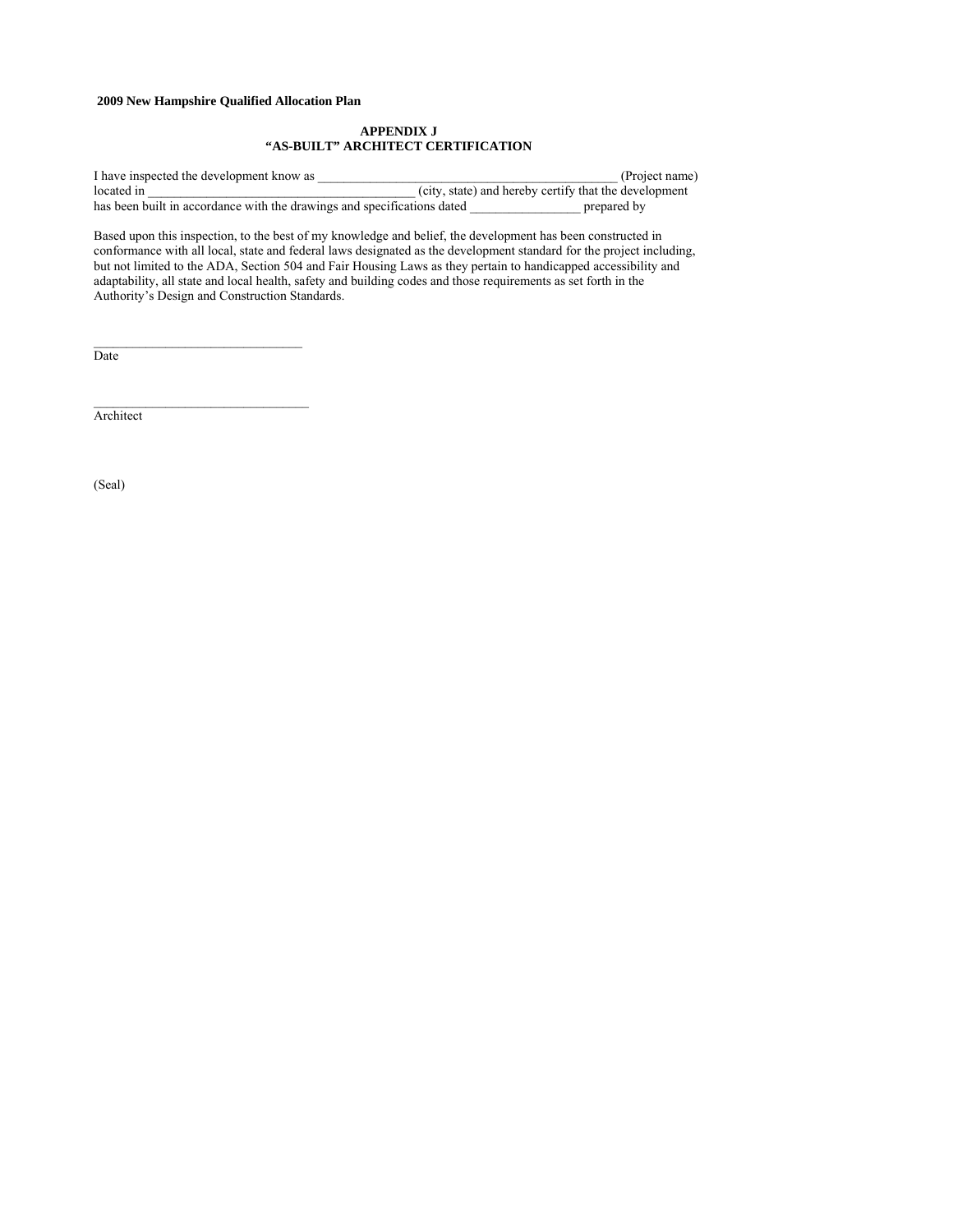### **APPENDIX K ELECTION OF GROSS RENT FLOOR**

Pursuant to Internal Revenue Service (IRS) Regulations, an Owner of a Low Income Housing Tax Credit project may designate the date that the Gross Rent Floor takes effect prior to the date the building is placed in service. The Gross Rent Floor establishes the initial permitted maximum rents for the Project. The Gross Rent Floor also limits potential future rent reductions due to decreases in the applicable median area income limits. The IRS will treat the Gross Rent Floor as taking effect on the date the New Hampshire Housing Finance Authority (Authority) initially allocates tax credits to the building. However, the IRS will treat the Gross Rent Floor as taking effect on a building's placed in service date if the Owner designates that date as the date the Gross Rent Floor takes effect for the building. The Owner must make this designation to use the placed in service date and inform the IRS no later than when the building is placed in service.

Please make the following designation:

- If this box is checked, the Owner hereby elects pursuant to IRS Revenue Ruling 94-57, to fix the applicable Gross Rent Floor in accordance with Section  $42(g)(2)(A)$  at the date the building is placed in service. This document must be submitted to the Authority prior to the Projects' placed in service date.
- If this box is checked, the Owner has made no election pursuant to IRS Revenue Ruling 94-57,and the applicable Gross Rent Floor for a building shall be set at the date the Authority initially allocates low income housing tax credits, which shall be earlier of 1) the date of the Carryover Allocation or 2) the date of the Final Allocation (IRS Form 8609).

A decrease in the median area income limits will not require a reduction in rents below the Gross Rent Floor.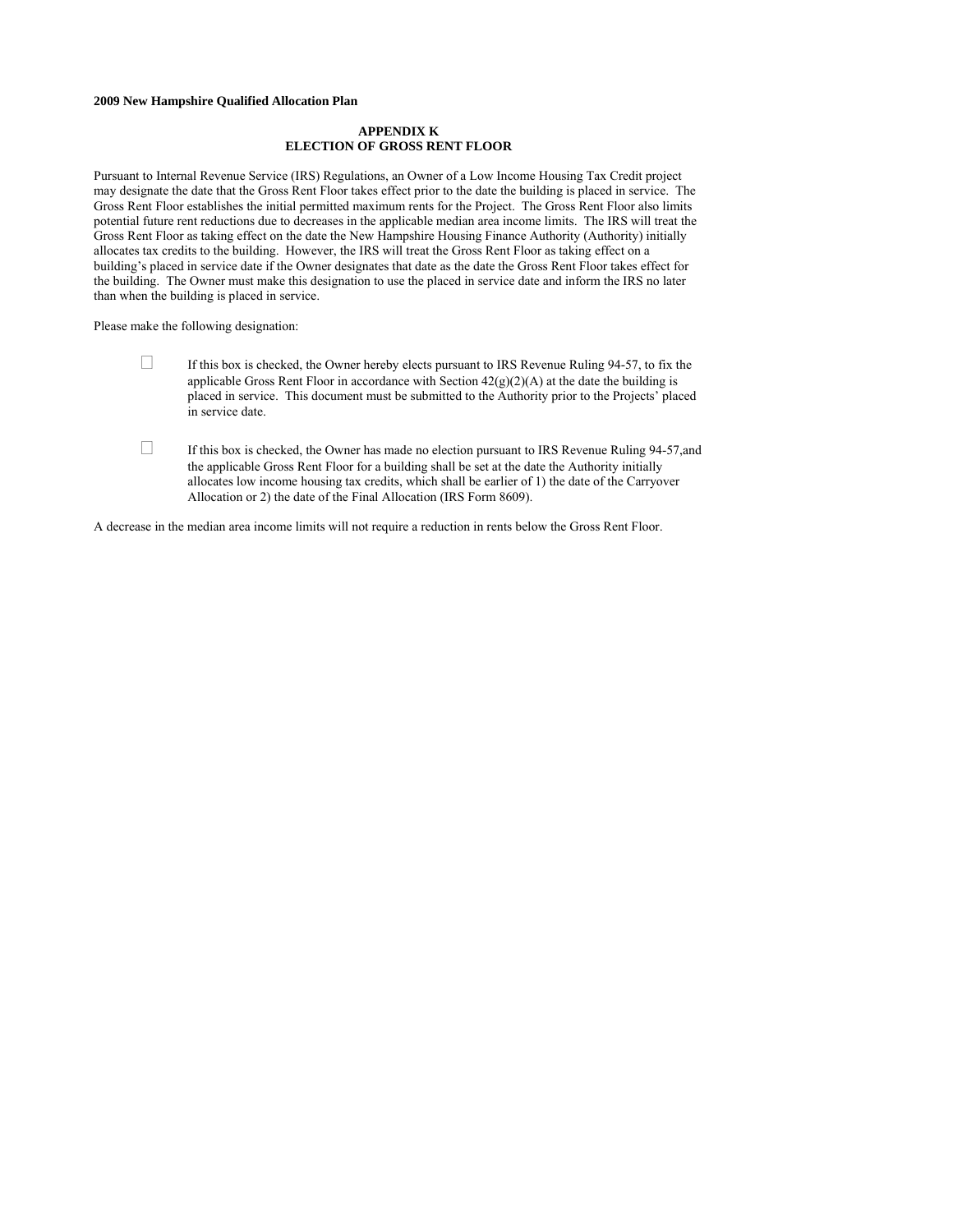### **APPENDIX L SERVICE ENRICHED HOUSING LEVEL – 1**

| Property name:                                                                                                                                                                                                        |                                                                                  |
|-----------------------------------------------------------------------------------------------------------------------------------------------------------------------------------------------------------------------|----------------------------------------------------------------------------------|
| Number of units:                                                                                                                                                                                                      | Indicate the number of hours per week the program will<br>operate on-site:       |
| Is there office space available for the Service<br>Coordinator on-site?                                                                                                                                               | Is there community or meeting space for program staff<br>and activities on-site? |
| Is there eligibility criterion for services? If yes describe:                                                                                                                                                         |                                                                                  |
| Describe how residents will be informed that Resident Service Coordination is available:                                                                                                                              |                                                                                  |
| Describe the role and relationship between the Property Manager and the Service Coordinator in implementing this<br>program:                                                                                          |                                                                                  |
| Outline and describe the scope of services to be delivered, including the plan for offering community based<br>programs at the property and issues the proposed Service Coordinator would address with the residents: |                                                                                  |
| *If contracting with a provider for service coordination, a letter of agreement signed by both parties must be<br>submitted with the proposal.                                                                        |                                                                                  |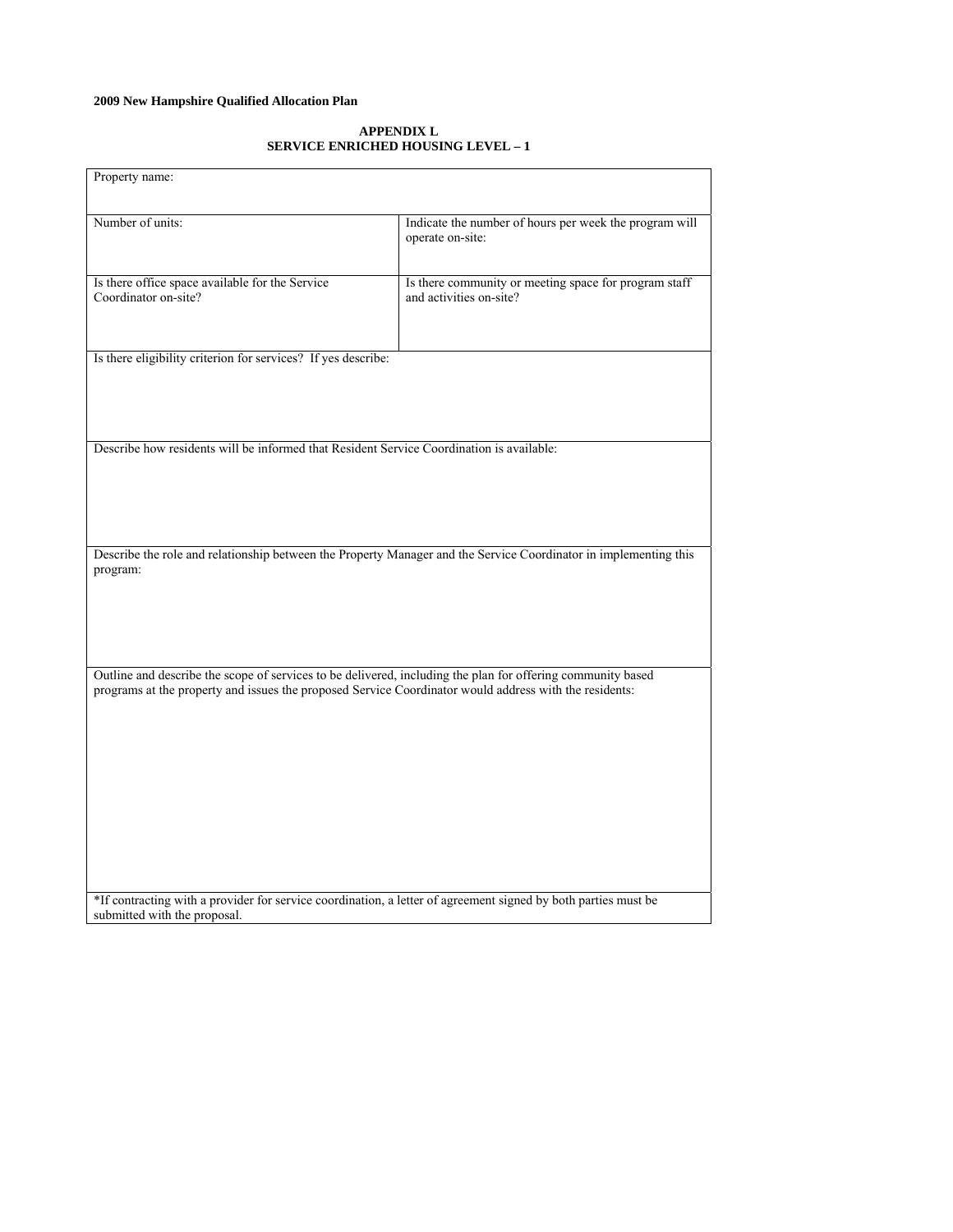### **SERVICE ENRICHED HOUSING LEVEL – 1 PROGRAM BUDGET**

|                  | <b>Budget Category</b>                                                                               | Year 1<br>Annual | Year 2<br>Annual | Year 3<br><b>Annual</b> |
|------------------|------------------------------------------------------------------------------------------------------|------------------|------------------|-------------------------|
|                  |                                                                                                      | <b>Budget</b>    | <b>Budget</b>    | <b>Budget</b>           |
| 1.               | Personnel Costs (limited to the on-site RSC and/or                                                   |                  |                  |                         |
|                  | contracted service provider).                                                                        |                  |                  |                         |
|                  |                                                                                                      |                  |                  |                         |
|                  |                                                                                                      |                  |                  |                         |
| 1.               |                                                                                                      |                  |                  |                         |
|                  |                                                                                                      |                  |                  |                         |
| $\overline{2}$ . |                                                                                                      |                  |                  |                         |
|                  | Subtotal Personnel:                                                                                  |                  |                  |                         |
|                  | Tax/Benefit @<br>$\frac{0}{0}$                                                                       |                  |                  |                         |
|                  |                                                                                                      |                  |                  |                         |
|                  |                                                                                                      |                  |                  |                         |
|                  | <b>Total Payroll and Benefits</b>                                                                    |                  |                  |                         |
| $\overline{2}$ . |                                                                                                      |                  |                  |                         |
|                  | Program Expenses include workshops,<br>informational/program materials, refreshments, incentives for |                  |                  |                         |
|                  | residents participation, a one-time computer purchase (for                                           |                  |                  |                         |
|                  | RSC use or computer lab) and Internet services.                                                      |                  |                  |                         |
|                  |                                                                                                      |                  |                  |                         |
|                  |                                                                                                      |                  |                  |                         |
| 1.               |                                                                                                      |                  |                  |                         |
|                  |                                                                                                      |                  |                  |                         |
| 2.               |                                                                                                      |                  |                  |                         |
|                  |                                                                                                      |                  |                  |                         |
| 3 <sub>1</sub>   |                                                                                                      |                  |                  |                         |
|                  |                                                                                                      |                  |                  |                         |
| 4.               |                                                                                                      |                  |                  |                         |
|                  |                                                                                                      |                  |                  |                         |
| 5.               |                                                                                                      |                  |                  |                         |
|                  |                                                                                                      |                  |                  |                         |
|                  |                                                                                                      |                  |                  |                         |
|                  |                                                                                                      |                  |                  |                         |
|                  | <b>Total Program Expenses</b>                                                                        |                  |                  |                         |
|                  |                                                                                                      |                  |                  |                         |
|                  |                                                                                                      |                  |                  |                         |
|                  | Administrative and Overhead Costs: training related expenses, telephone, postage,                    |                  |                  |                         |
|                  | printing, copier, office supplies and bookkeeping and accounting services.                           |                  |                  |                         |
|                  |                                                                                                      |                  |                  |                         |
|                  | <b>TOTAL EXPENSES</b>                                                                                |                  |                  |                         |
|                  | Identify the source of the funds committed:                                                          |                  |                  |                         |
|                  |                                                                                                      |                  |                  |                         |
|                  |                                                                                                      |                  |                  |                         |
|                  |                                                                                                      |                  |                  |                         |
|                  |                                                                                                      |                  |                  |                         |
|                  |                                                                                                      |                  |                  |                         |
|                  |                                                                                                      |                  |                  |                         |
|                  |                                                                                                      |                  |                  |                         |
|                  |                                                                                                      |                  |                  |                         |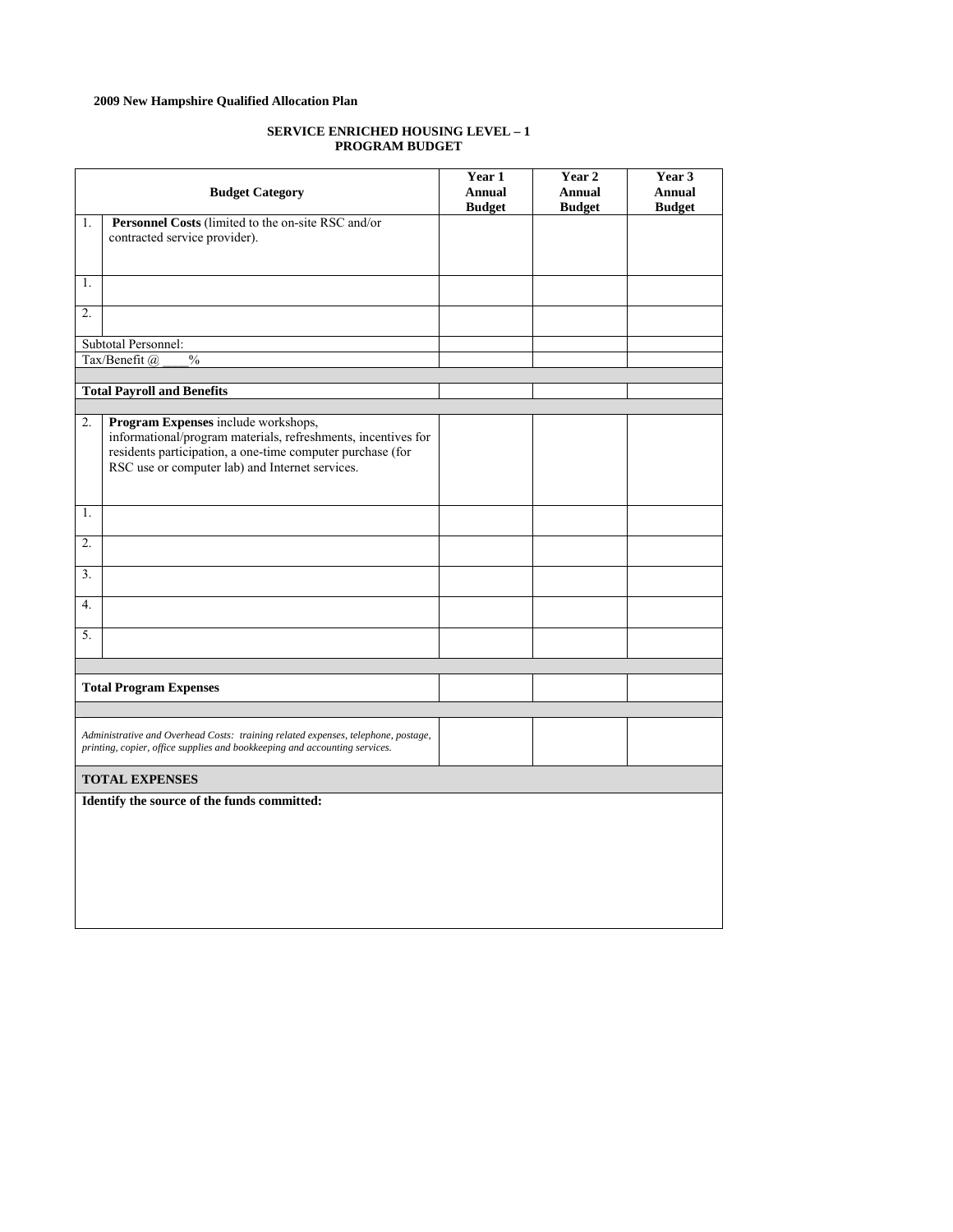### **APPENDIX M LOCATION POINTS RESERVED**

Town Analysis - By County, By Proposed Points (Family Units Only)

Towns Not Listed (i.e. < 700 Total Housing Units) = 2 points

All Senior Projects: Zero, unless in Town w/ previously completed or approved family affordable project, since 1995, then 5 points.

| County              | <b>Towns</b>      | <b>Points</b>            | <b>Towns</b>       | <b>Points</b>           | <b>Towns</b>        | <b>Points</b>           | <b>Towns</b>      | <b>Points</b>  |
|---------------------|-------------------|--------------------------|--------------------|-------------------------|---------------------|-------------------------|-------------------|----------------|
| <b>Belknap</b>      | <b>Sanbornton</b> | $\boldsymbol{z}$         | Meredith           | $\overline{\mathbf{5}}$ |                     |                         | <b>Tilton</b>     | 4              |
|                     | <b>Barnstead</b>  | $\mathcal{I}$            | <b>Belmont</b>     | $\overline{5}$          |                     |                         | Laconia           | 4              |
|                     | New Hampton       | $\boldsymbol{z}$         | Alton              | $\overline{5}$          |                     |                         |                   |                |
|                     | Gilford           | $\overline{\mathcal{F}}$ |                    |                         |                     |                         |                   |                |
|                     | Gilmanton         | $\overline{z}$           |                    |                         |                     |                         |                   |                |
| Carroll             | Moultonborough    | $\overline{4}$           | Madison            | $\overline{2}$          | <b>Bartlett</b>     | $\overline{2}$          |                   |                |
|                     | <b>Tuftonboro</b> | 4                        | Ossipee            | $\overline{2}$          | <b>Tamworth</b>     | $\overline{2}$          |                   |                |
|                     |                   |                          | Wolfeboro          | $\overline{2}$          | Conway              | $\overline{2}$          |                   |                |
|                     |                   |                          | Wakefield          | $\overline{2}$          |                     |                         |                   |                |
| Cheshire            |                   |                          | Rindge             | $\overline{\mathbf{Q}}$ | Marlborough         | $\mathbf{Q}$            | Keene             | $\overline{7}$ |
|                     |                   |                          | Chesterfield       | $\mathbf{Q}$            | Hinsdale            | $\mathbf{Q}$            |                   |                |
|                     |                   |                          | Alstead            | 9                       | Walpole             | 9                       |                   |                |
|                     |                   |                          | <b>Fitzwilliam</b> | $\overline{9}$          | Winchester          | 9                       |                   |                |
|                     |                   |                          | Swanzey            | $\overline{\mathbf{Q}}$ | <b>Troy</b>         | 9                       |                   |                |
|                     |                   |                          |                    |                         | <b>Jaffrey</b>      | $\overline{9}$          |                   |                |
| Coos                |                   |                          | Northumberland     | 5                       | Gorham              | $\overline{2}$          | <b>Berlin</b>     | $\overline{2}$ |
|                     |                   |                          |                    |                         | Lancaster           | $\overline{2}$          |                   |                |
|                     |                   |                          |                    |                         | Colebrook           | $\overline{2}$          |                   |                |
|                     |                   | $\overline{a}$           |                    |                         | Whitefield          | $\overline{2}$          |                   | ц.             |
| Grafton             |                   |                          | <b>Holderness</b>  | 5                       | <b>Haverhill</b>    | $\overline{4}$          | Lebanon           | $\overline{4}$ |
|                     |                   |                          | Campton            | $\overline{\mathbf{5}}$ | <b>Bristol</b>      | 4                       | Ashland           | 4              |
|                     |                   |                          | Canaan             | 5                       | Enfield             | 4                       | Littleton         | 4              |
|                     |                   |                          |                    |                         | Hanover             | 4                       | Plymouth          | 4              |
|                     |                   |                          |                    |                         | <b>Bethlehem</b>    | 4                       |                   |                |
|                     |                   |                          |                    |                         | Thornton            | $\overline{\mathbf{4}}$ |                   |                |
| <b>Hillsborough</b> | Litchfield        | 4                        | Hudson             | $\overline{2}$          | <b>Hillsborough</b> | $\overline{4}$          | <b>Manchester</b> | $\overline{2}$ |
|                     | New Boston        | 7                        | New Ipswich        | $\overline{2}$          | Greenville          | $\overline{2}$          | <b>Nashua</b>     | $\overline{2}$ |
|                     | Weare             | 4                        | Goffstown          | $\overline{2}$          | Wilton              | $\overline{2}$          | Milford           | $\overline{2}$ |
|                     | Pelham            | 4                        | <b>Hancock</b>     | 5                       | Peterborough        | 4                       |                   |                |
|                     | <b>Amherst</b>    | 4                        |                    |                         |                     |                         |                   |                |
|                     | Hollis            | 4                        |                    |                         |                     |                         |                   |                |
|                     | <b>Bedford</b>    | 4                        |                    |                         |                     |                         |                   |                |
|                     | <b>Brookline</b>  | 4                        |                    |                         |                     |                         |                   |                |
|                     | <b>Merrimack</b>  | 4                        |                    |                         |                     |                         |                   |                |
|                     | <b>Deering</b>    | $\overline{7}$           |                    |                         |                     |                         |                   |                |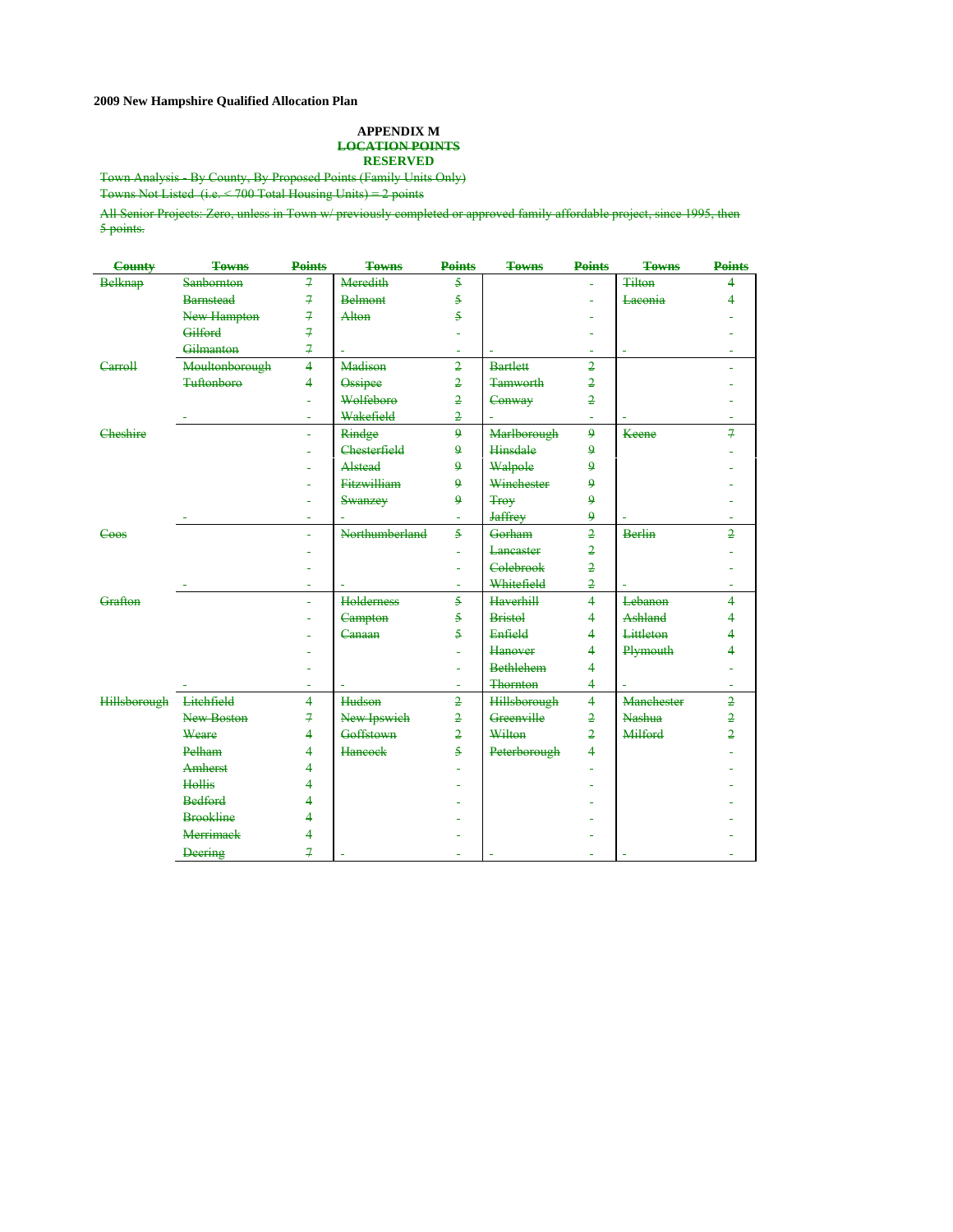### **APPENDIX M LOCATION POINTS (continued)**

| <b>Merrimack</b> | <b>Dunbarton</b>     | $\mathbf{Q}$     | <b>Hooksett</b>  | 7              | Pembroke       | 7              | Pittsfield         | $\overline{5}$ |
|------------------|----------------------|------------------|------------------|----------------|----------------|----------------|--------------------|----------------|
|                  | Loudon               | $\mathbf{9}$     | New London       | $\overline{A}$ | Northfield     | 7              | <b>Franklin</b>    | 5              |
|                  | <b>Chichester</b>    | $\mathbf{Q}$     | <b>Boscawen</b>  | $\overline{7}$ | Allenstown     | 7              | Concord            | 5              |
|                  | <b>Bow</b>           | $\mathbf{9}$     | Epsom            | $\overline{f}$ | Henniker       | 7              |                    |                |
|                  | Hopkinton            | $\mathbf{Q}$     | Andover          | $\overline{7}$ |                |                |                    |                |
|                  | Canterbury           | $\mathbf{9}$     | Warner           | $\overline{f}$ |                |                |                    |                |
| Rockingham       | <b>Brentwood</b>     | $\mathbf{9}$     | Greenland        | $\overline{f}$ | Hampton        | $\overline{f}$ | Portsmouth         | $\overline{5}$ |
|                  | Candia               | $+2$             | Raymond          | 5              | <b>Exeter</b>  | 7              | Seabrook           | $\overline{2}$ |
|                  | Sandown              | $\overline{f}$   | <b>Northwood</b> | $\mathbf{Q}$   |                |                | Newmarket          | 5              |
|                  | <b>Deerfield</b>     | $+2$             | Epping           | 7              |                |                | <b>Derry</b>       | 4              |
|                  | <b>Danville</b>      | $\overline{f}$   | Plaistow         | 5              |                |                |                    |                |
|                  | <b>Chester</b>       | $\overline{r}$   | <b>Hampstead</b> | 5              |                |                |                    |                |
|                  | Nottingham           | $+2$             | Salem            | $\overline{5}$ |                |                |                    |                |
|                  | North Hampton        | $\mathbf{Q}$     | <b>Newton</b>    | 5              |                |                |                    |                |
|                  | Atkinson             | 7                | Rye              | 7              |                |                |                    |                |
|                  | <b>Hampton Falls</b> | $\mathbf{Q}$     |                  |                |                |                |                    |                |
|                  | Kingston             | $\overline{f}$   |                  |                |                |                |                    |                |
|                  | <b>Stratham</b>      | 9                |                  |                |                |                |                    |                |
|                  | Londonderry          | 42               |                  |                |                |                |                    |                |
|                  | <b>Fremont</b>       | $\overline{f}$   |                  |                |                |                |                    |                |
|                  | Auburn               | 12               |                  |                |                |                |                    |                |
|                  | Windham              | $\boldsymbol{9}$ |                  |                |                |                |                    |                |
| <b>Strafford</b> | <b>Barrington</b>    | $\boldsymbol{9}$ | <b>Milton</b>    | 7              | Farmington     | 7              | <b>Dever</b>       | 5              |
|                  | <b>Strafford</b>     | $\bf{9}$         | Lee              | $\overline{f}$ | Rollinsford    | 7              | <b>Durham</b>      | 5              |
|                  | New Durham           | $\bf{9}$         |                  |                | Rochester      | 7              | <b>Somersworth</b> | $\overline{5}$ |
| Sullivan         | <b>Plainfield</b>    | $\boldsymbol{9}$ | Sunapee          | $\mathbf{z}$   | <b>Newport</b> | $\overline{f}$ | Claremont          | 5              |
|                  | Grantham             | $\bf{9}$         | Charlestown      | $\overline{f}$ |                |                |                    |                |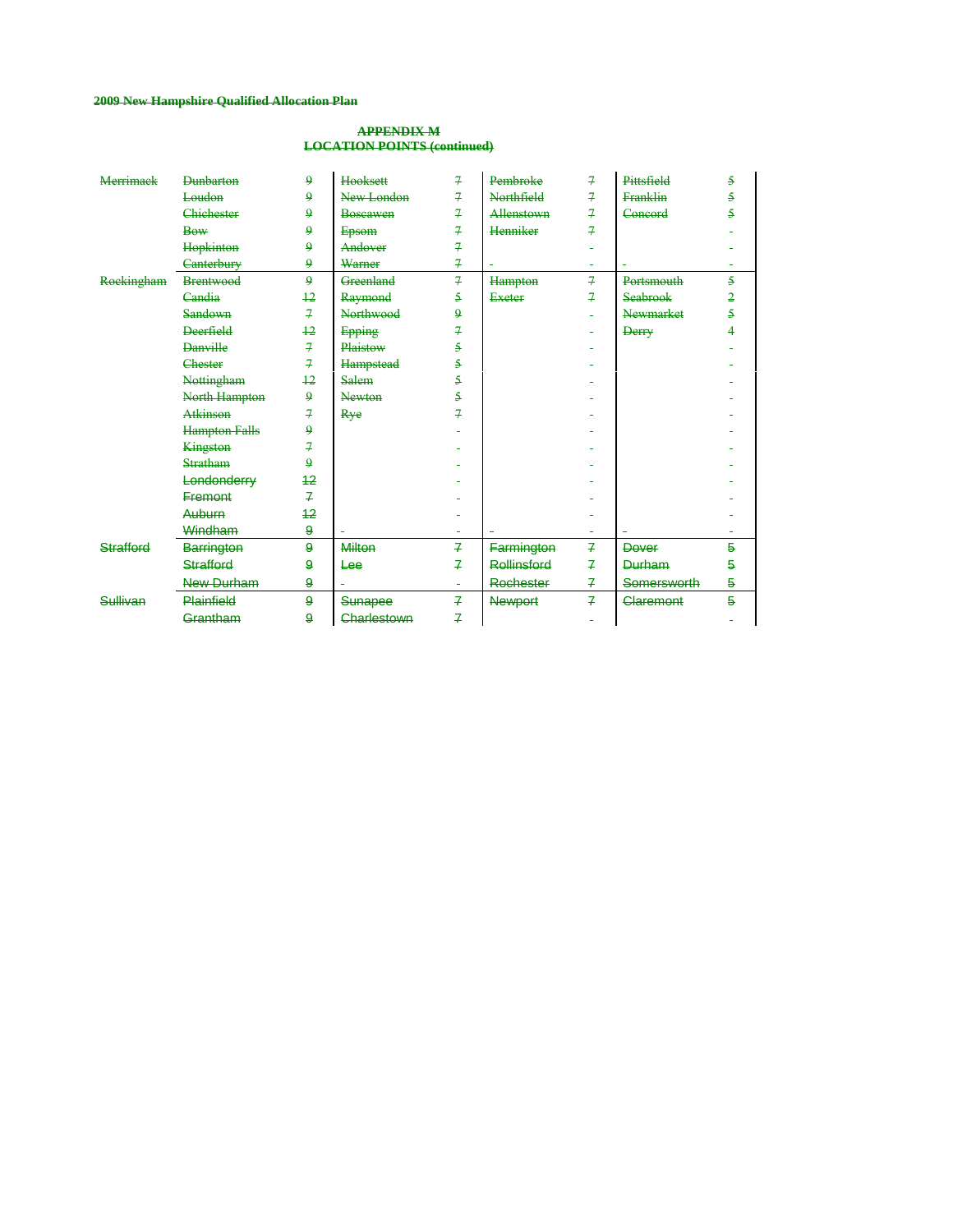### **APPENDIX N MANAGEMENT AGENT QUESTIONNAIRE**

| Management Company Profiled:                                                                                                                                                                                                                           |                      |                |                 |
|--------------------------------------------------------------------------------------------------------------------------------------------------------------------------------------------------------------------------------------------------------|----------------------|----------------|-----------------|
|                                                                                                                                                                                                                                                        | Self Scoring         |                |                 |
| Questions $1 - 7$ are used in LIHTC scoring.                                                                                                                                                                                                           | Circle Answer<br>Yes | No             |                 |
| Does the Agent have experience managing properties receiving subsidies or rental<br>1.                                                                                                                                                                 | $\mathbf{1}$         | $\overline{0}$ |                 |
| assistance other than Low Income Housing Tax Credit (LIHTC)?<br>If yes, more than five years of experience?                                                                                                                                            |                      | $\Omega$       |                 |
| If yes, identify the Contract Administrator and/or Compliance Agency and the number of properties,                                                                                                                                                     |                      |                |                 |
| number of units, location and years of experience.                                                                                                                                                                                                     |                      |                |                 |
| 2.<br>Does the Agent have experience managing LIHTC properties?                                                                                                                                                                                        | 1                    | $\mathbf{0}$   |                 |
| If yes, more than five years experience?                                                                                                                                                                                                               |                      | $\Omega$       |                 |
| If yes, identify the compliance agency and the number of properties, number of units, location and<br>years of experience.                                                                                                                             |                      |                |                 |
| In the past 3 years has the Agent undergone a LIHTC Compliance Monitoring Review?<br>3.                                                                                                                                                                |                      | $\overline{0}$ |                 |
| If yes, identify the compliance agency.                                                                                                                                                                                                                |                      |                |                 |
| (If not applicable, please skip to question 5)<br>4.<br>In the past 6 years, has the Agent received an unsatisfactory Monitoring Review of any<br>property by a Compliance Agency or Contract Administrator?                                           | $-1$                 | 10             | Formatted: Left |
| If yes, explain circumstances and resolutions.                                                                                                                                                                                                         |                      |                |                 |
| (If not applicable, please skip to question 6)<br>5.                                                                                                                                                                                                   |                      |                | Formatted: Left |
| In the past 3 years has the Agent managed/owned a property that has experienced any of the following?                                                                                                                                                  |                      |                |                 |
| Persistent (2 consecutive years) and/or numerous (a finding with more than 50% of<br>areas inspected) poor physical condition issues within the control of management.                                                                                 | $\mathbf{1}$         |                |                 |
| Persistent (2 consecutive years) late/incomplete submission of required documents<br>П<br>(audits, budgets, certifications or other administrative or regulatory documents) to<br>the contract administrator or compliance agency.                     |                      |                |                 |
| Check all that apply:                                                                                                                                                                                                                                  |                      |                |                 |
| Mortgage delinquent over 30 days<br>П                                                                                                                                                                                                                  |                      |                |                 |
| Low Debt to Coverage Ratio (DCR below 1.00)<br>П                                                                                                                                                                                                       |                      |                |                 |
| Rental delinquency, greater than 7% of gross rent<br>П                                                                                                                                                                                                 |                      |                |                 |
| High vacancy, greater than 8% for more than 60 days<br>П                                                                                                                                                                                               |                      |                |                 |
| Negative operating budget<br>П                                                                                                                                                                                                                         |                      |                |                 |
| In litigation                                                                                                                                                                                                                                          |                      |                |                 |
| Does at least one person of the Agent's staff possess a designation of training and<br>6.<br>proficiency from one of the Authority's nationally recognized Tax Credit trainers? See<br>LIHTC Compliancee Manual on website for trainers www.nhhfa.org. | $\mathbf{1}$         | $-1$           |                 |
| If yes, list the specific designation by staff and date or attach documentation.                                                                                                                                                                       |                      |                |                 |
| Does at least one person of the Agent's staff attend annual LIHTC training?<br>7.                                                                                                                                                                      |                      | $-1$           |                 |
| If yes, list the specific training attended by staff and date or attach certificate of training.                                                                                                                                                       |                      |                |                 |
| <b>Total Self</b>                                                                                                                                                                                                                                      |                      |                |                 |
| Scoring                                                                                                                                                                                                                                                |                      |                |                 |